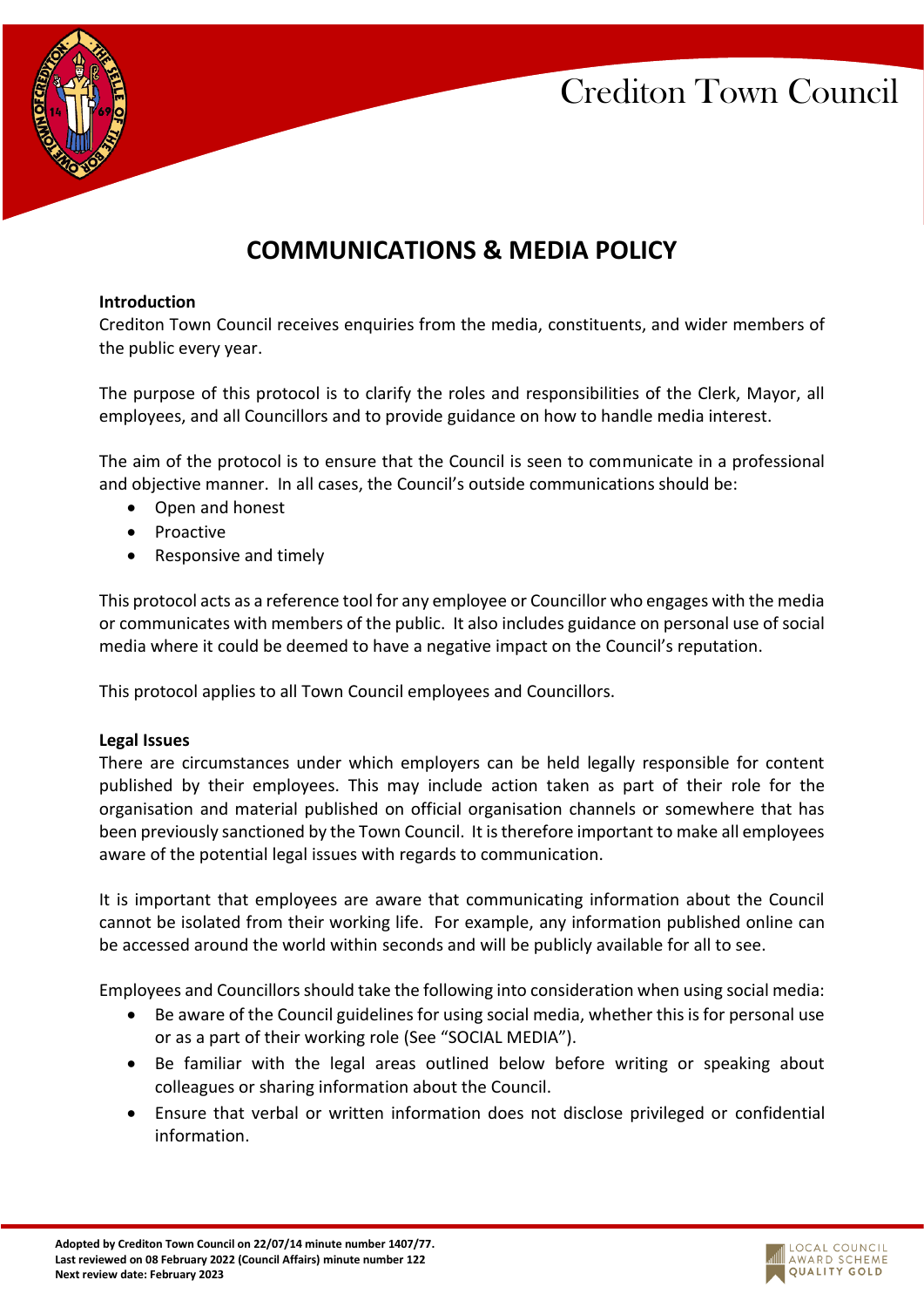



# **Libel and defamation**

Defamation is the act of making a statement about a person or company that is considered to harm reputation, for example, by lowering others' estimation of the person or company, or by causing them to lose their rank or professional standing. If the defamatory statement is written down (in print or online) it is known as libel. If it is spoken, it is known as slander. There are exceptions to this - posting a defamatory statement online or recording it on a podcast would both be examples of libel.

#### **Other points to note**

An organisation may be held responsible for something an employee has written or said if it is on behalf of the company or on a company-sanctioned space. Action can also be taken against anyone repeating libellous information from another source, so careful checks are needed before quoting statements from websites. This can also apply to linking to defamatory information. You should consider whether a statement can be proved before writing or using it – in law, the onus is on the person making the statement to establish its truth.

#### **Publicity**

The media play a huge role in informing residents about what the Council does and how it spends their money (at all tiers of Government). It is therefore vital that the Council communicates effectively with the media and wherever possible will take a positive approach to meeting media requests for information and interviews. This approach will help achieve the following objectives:

- Ensure that the Council is recognised as one which is open, accountable, accessible and which listens
- Share and celebrate the Council's successes
- Give information about policies and services and about the democratic process so that people feel more informed about the Council's work
- Handle negative issues clearly and decisively

## **Publicity in Election Periods**

The rules governing publicity change when an election has been announced. In the period between the notice of an election and the election itself all proactive publicity from the Council about candidates or other politicians is halted. This applies to local, national, or European elections.

During this period council publicity should not deal with controversial issues or report views, proposals or recommendations in a way that identifies them with individual Councillors or groups of Councillors. This is to make sure that no individual or political party gains an unfair advantage by appearing in corporate publicity.

In these circumstances, where a quote is required, the relevant officer may be quoted, in accordance with the guidelines in this protocol.

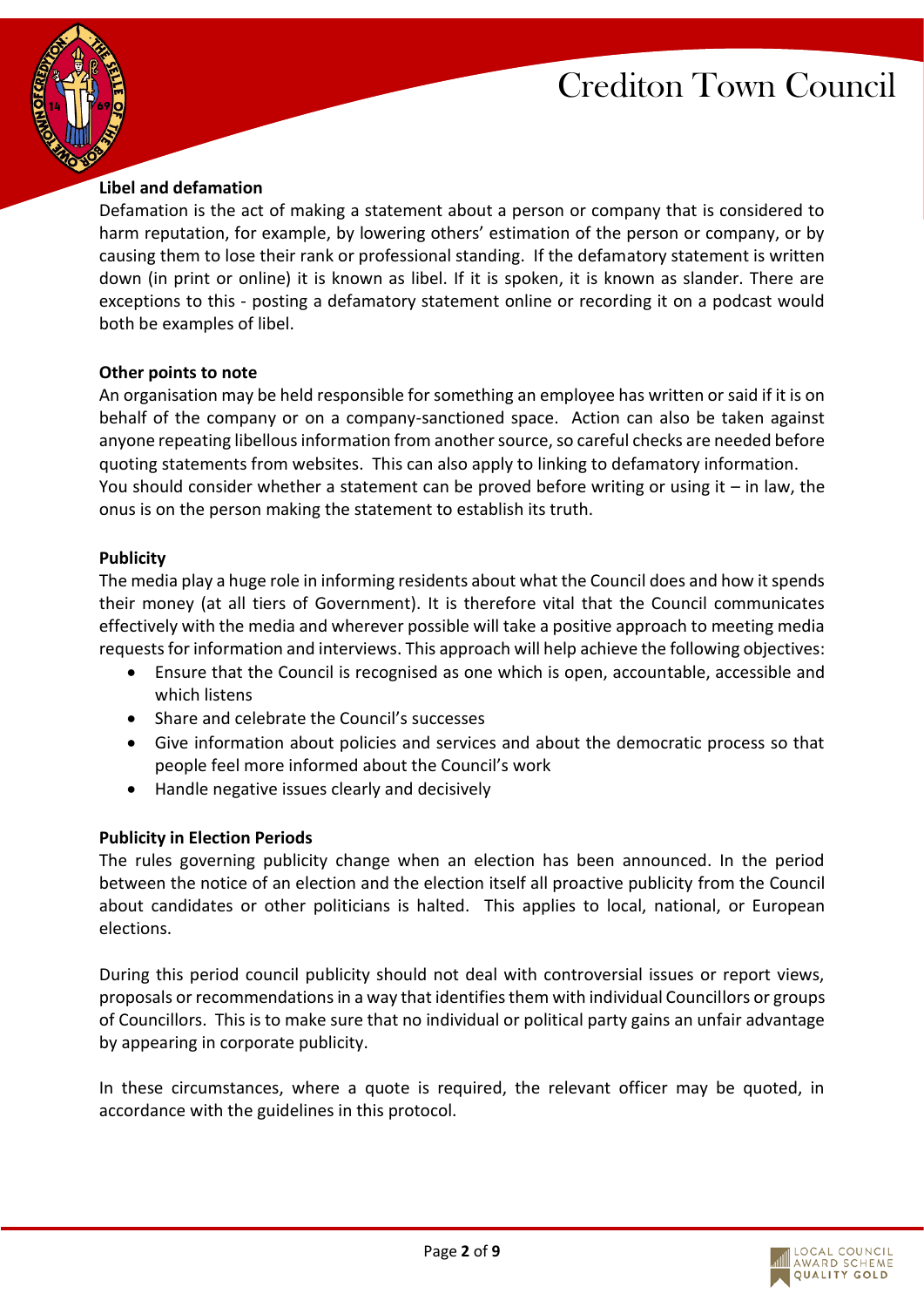



#### **Young People and Publicity**

Guidelines should be followed if commissioning photographs of children (i.e. under 18 years of age) or if planning photography of children at events and using visual media for publicity purposes.

#### **The Media**

The local press generally only covers stories relevant to people living and working in Crediton and the immediate surrounding areas for example the Crediton Courier. Other local media include radio stations such as BBC Devon, Heart FM, and Radio Exe all of which have specific target audiences.

Regional media includes newspapers like the Western Morning News.

It is rare that Crediton Town Council would be involved in media communications at a national, international or specialist level however, the protocol remains pertinent in these cases.

#### **Identifying Newsworthy Items and Handling Media Enquiries**

It is the responsibility of everyone working within the Council to identify worthy news items and this should be done as early as possible. These might include Mayoral engagements, the Christmas Markets or promoting successes of the Council. Ideas for news items should be sent to the Clerk.

The Clerk will co-ordinate all media enquiries into the office. In certain circumstances it may be appropriate for the lead officer, Councillor, or the Mayor to respond to the enquiry, in line with this protocol.

Council officers who are directly approached by a member of the media should not attempt to answer questions themselves without gleaning the full facts and should confer with the Clerk before responding. However simple, factual queries will be dealt with appropriately by the office.

Councillors who are directly approached by a member of the media may respond in accordance with the guidance contained in this protocol.

The Council should not pass comment on leaks, anonymous allegations or allegations about individual staff and Councillors. The Council is open and accountable and should always explain if there is a reason why it cannot answer a specific enquiry.

#### **News or Press Releases**

News / press releases are one of the key techniques for publicising Council activities, decisions, and achievements.

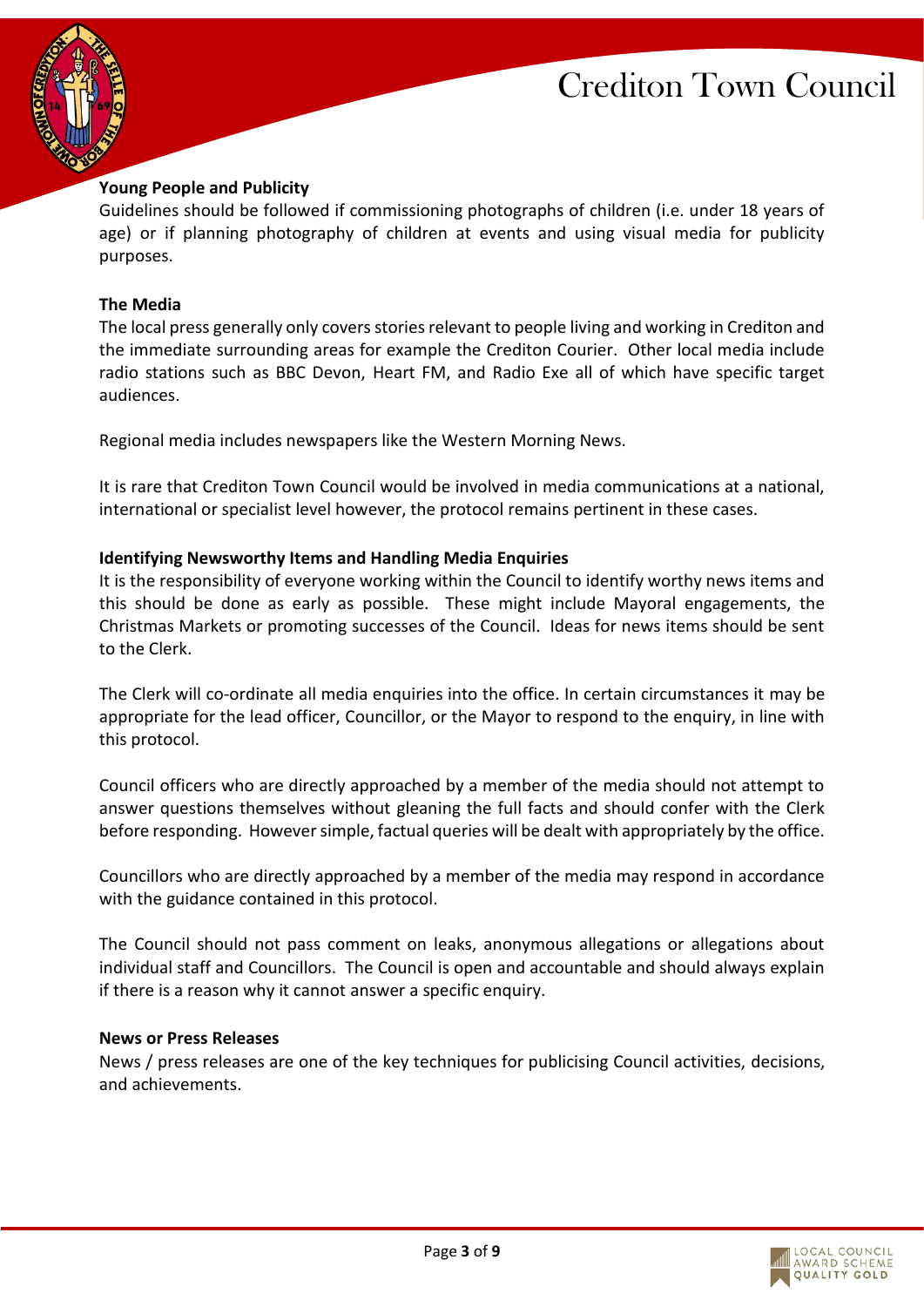



There are two types of press releases – Official Council Press Releases and Councillor Press Releases.

#### Official Council Press Releases:

An official Council release is made on behalf of the Council as a whole; it will be written by an officer and authorised by the Clerk. It is non-party political and will normally include a quote from the relevant Councillor(s). This is usually the Mayor or Committee Chair.

Official Council press releases will follow a corporate style appropriate for the media being targeted and a central record will be maintained. All releases will accurately reflect the corporate view of the Council, contain relevant facts, and include an approved quotation from the appropriate Councillor. Matters of style, presentation, punctuation, grammar etc are the responsibility of the author.

Releases will not promote the views of specific political groups, publicise the activities of individual Councillors, identify a political party or persuade the general public to hold a particular view.

All official Council news/press releases will be placed on the Council's website within three working days of issue.

It should be borne in mind that a news or press release is not always the best way to publicise an activity or event and alternative ways of advertising it should be considered e.g. posters, mailings, websites, social networking etc.

#### Councillor Press Releases:

Councillors can issue personal press releases, and these should be signed in a personal capacity without the word Councillor attached to the name. Such press releases are personal and are written and issued by the Councillor responsible. This release may or may not be political and should not include the name of any officer, use the Council logo or the Council telephone number as a point of contact. It would be beneficial for copies of intended releases, especially those of a factual nature, to be provided to the Clerk. Councillors seeking advice can contact the Clerk.

#### **Interviews**

Any officer contacted by a journalist requesting an interview should refer the journalist to the Clerk, the Mayor, or the appropriate Committee Chair. The person put forward for interview will depend on the situation and the information required by the journalist.

Officers should never give their opinion on specific Council policy but must keep to the corporate line and key messages. Their role is to provide expertise and factual knowledge only, in support of the Council's approved and agreed policies.

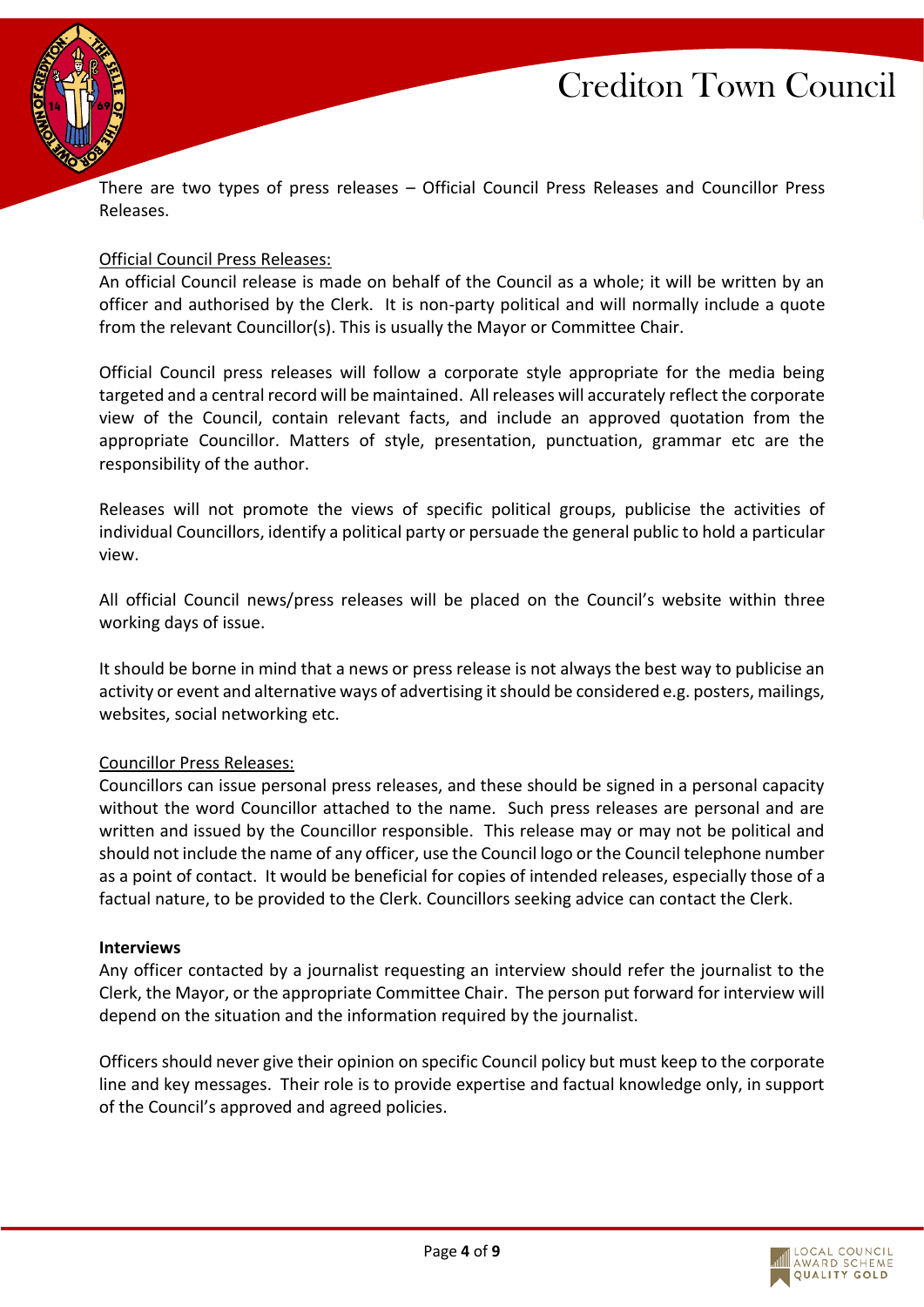



## **Media Activity Ahead of Meetings**

The media pick up many stories from agendas and reports ahead of meetings. All Council and Committee agendas are automatically published on the Crediton Town Council website.

Members of the media are welcome to attend and regularly do attend Council and Committee meetings. During meetings Members should be mindful that any comments and messages are put across in a manner which gives the journalist an accurate picture, rather than relying on the journalist's interpretation of what can be a complex issue or report.

#### **Non-Council Related Media Activity**

Officers and Members of the Council who have contact with the media in a personal capacity or as members of non-Council related organisations must not refer to their Council posts and must make it clear to the journalist concerned that they are speaking in a personal capacity or on behalf of the non-Council related organisation.

#### **Managing Negative Issues**

From time to time the Council has to respond to negative issues. It is important that these situations are managed carefully to limit the potential for negative publicity.

Members and Officers must alert the Clerk as soon as a potentially negative issue which may attract media interest comes to light. They should not wait until contact is made by the media.

Members and Officers must be prepared to work together to prepare holding statements, other information and carry out research even if no media have contacted the Council about an issue.

## **Correcting Inaccurate Reporting**

Should the media (a newspaper or broadcaster) publish/broadcast something inaccurate about the Council, a quick decision needs to be taken on any action necessary to correct it.

The issue should be discussed with the Clerk to decide what action is appropriate. This could be a letter or news release, a conversation with the journalist concerned, a personal letter to the editor or legal advice. Also to decide who the most appropriate person is to take the necessary agreed action i.e. the Mayor, Committee Chairman or Lead Officer.

It should be noted that in the case of minor inaccuracies which have little or no impact on the message being conveyed, it can sometimes be counterproductive to complain. Each case must be judged individually.

Occasionally the Council will get something wrong. In these cases, damage limitation is the key – this can usually be achieved by holding hands up, apologising, and stating how we are going to learn from the error or put it right.

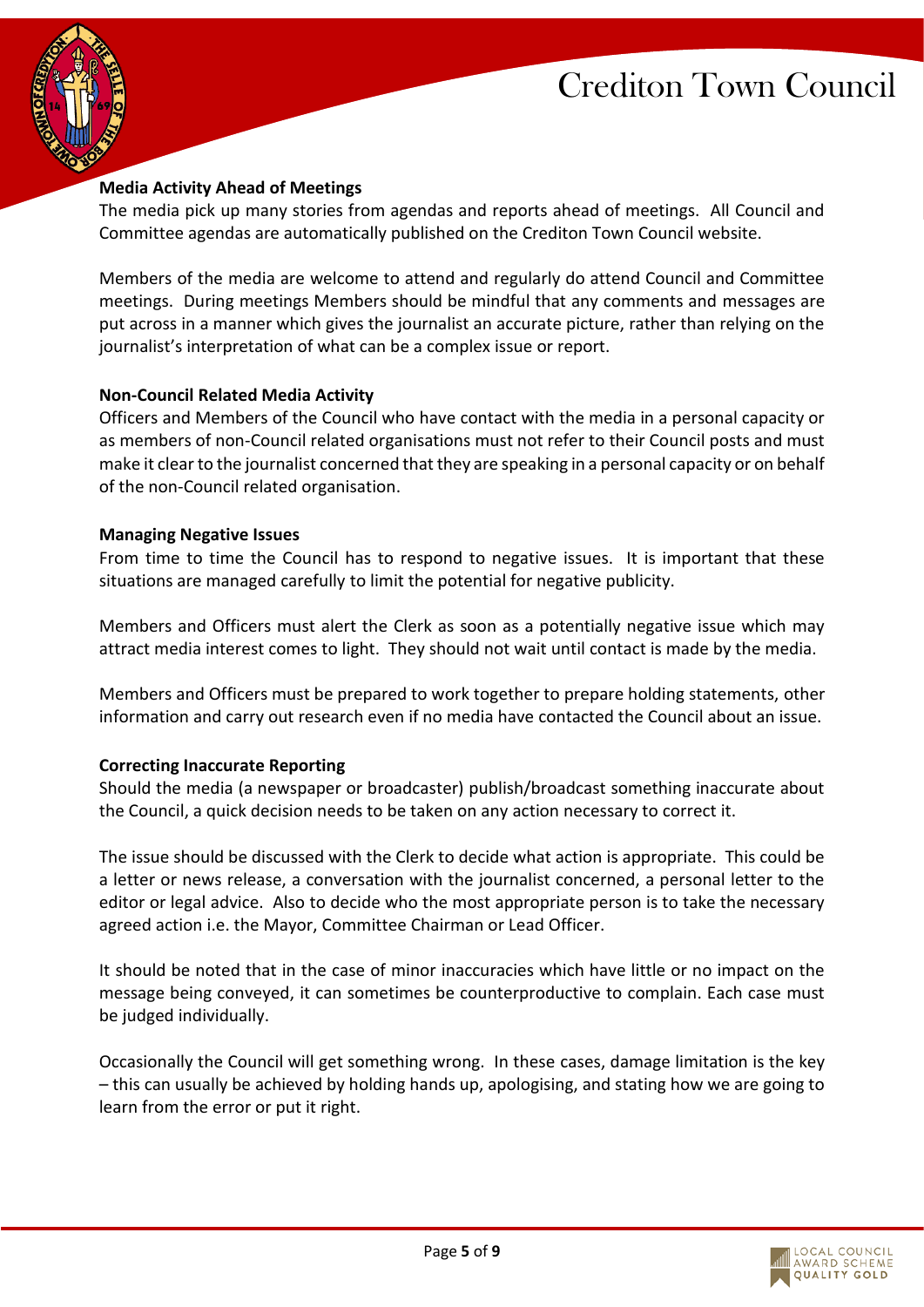



## **NEWSLETTER**

Quarterly, the Council creates its own newsletter. It aims to promote council policies, services, activities, and initiatives. The content is created in house in consultation with any appropriate Councillors. Ideas for articles will be welcomed and these should be passed directly to the Clerk.

#### **SOCIAL MEDIA**

#### **What is social media?**

'Social media' is the term commonly given to websites, online tools and other Information Communication Technologies (ICT) which allow users to interact with each other in some way – by sharing information, opinions, knowledge and interests. As the name implies, social media involves the building of communities or networks, encouraging participation and engagement. This protocol will also apply to any new or emerging technologies or systems which may develop in the future.

Current examples include, podcasts, message boards, social networking, such as Facebook, Twitter, Instagram, WhatsApp, Discord, TikTok, bebo and MySpace, and content sharing websites such as Flickr and YouTube.

#### **The aims of this protocol are:**

- To ensure that social media used to communicate with the public, partners, or other stakeholders by all Town Council staff in the performance of their duties are aligned to the view of the Town Council.
- To ensure that all Town Council social media sites are easily identifiable as originating from the Town Council and correctly apply the council's logo and brand guidelines.
- To protect the reputation of the Town Council while embracing the possibilities of this channel.
- To ensure that any Council communication through social media meets legal requirements and is consistent with other communication activities.
- To prevent the unauthorised use of Town Council branding on employees' or Councillors personal social media sites.

## **Applying this protocol: Council-run channels**

- Town Council staff and Councillors considering the use of, or wishing to use, social media as a channel for a project or campaign must first discuss and agree this with the Town Clerk and Mayor.
- Social media channels already featuring the Council's logo or branding must comply with brand guidelines.
- The unauthorised use of the Town Council logo or branding on social media channels may result in action under the disciplinary procedure.
- The Town Clerk and/or the Assistant to the Town Clerk & Mayor will be responsible for maintaining the Council's profile on the relevant social media sites.

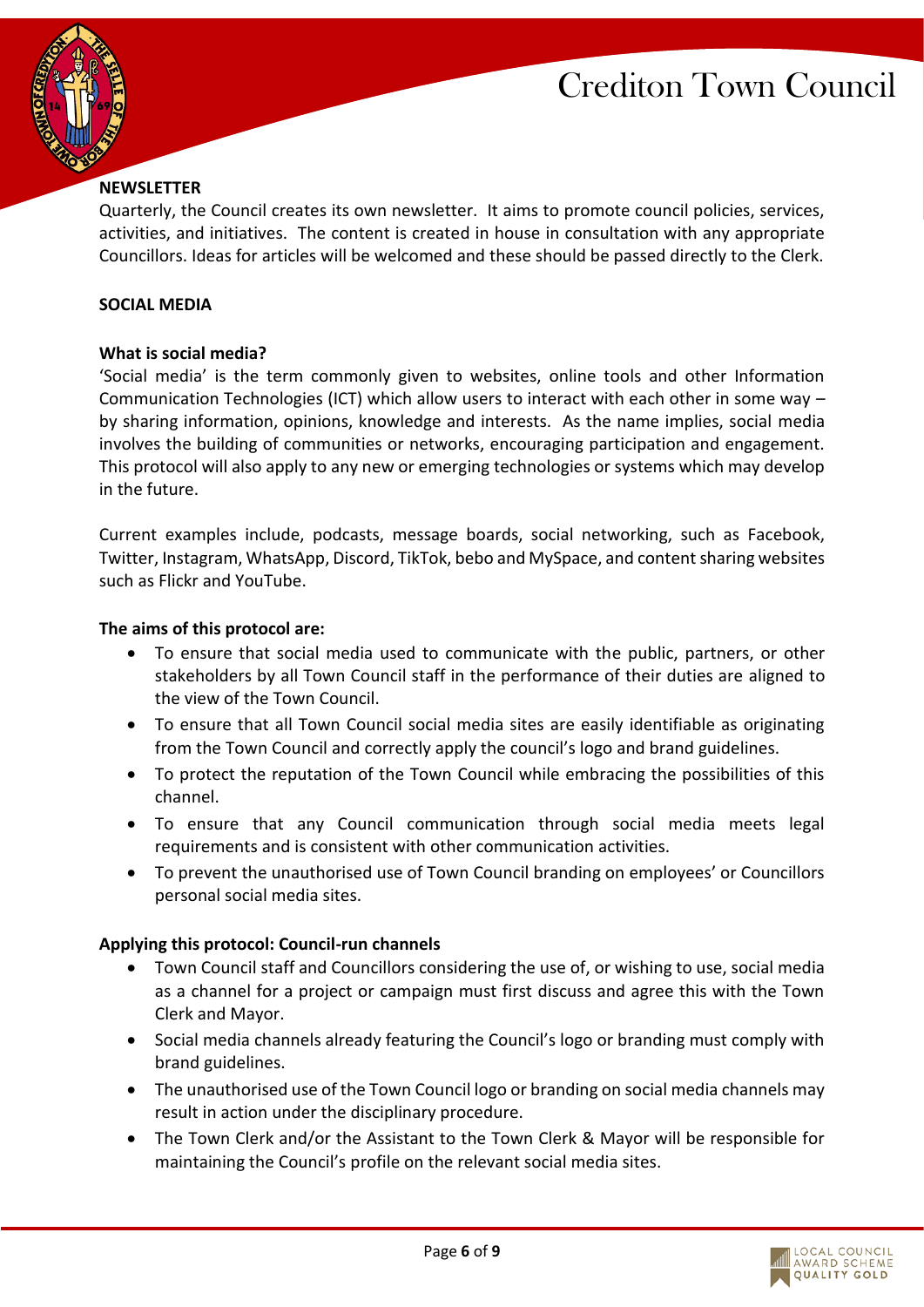

- Other members of staff and Councillors may assist the Town Clerk and/or the Assistant to the Town Clerk & Mayor at the Town Clerk's discretion.
- Care must be taken by multiple account users when posting to social media sites, to ensure activity is being assigned to the correct account.
- It is recommended that posts to social media are reviewed by a colleague or Councillor before publication to avoid unintentional errors being posted.
- Social media will be used to enable the Council to:
	- $\triangleright$  Engage with individuals and communities
	- ➢ Promote council services
	- $\triangleright$  Announce the date of forthcoming meetings
	- $\triangleright$  Cross promote other council communication tools e.g. website, press releases, linking Facebook to Twitter account etc.
	- $\triangleright$  Providing information on local events, council initiatives and achievements
	- $\triangleright$  Advise on maintenance work due to be carried out.
	- $\triangleright$  Bring relevant local information to the attention of the community

# **Applying this protocol: personal use of social media channels**

If you already refer to your employment/involvement in the Council on a personal internet site as defined above, or you intend to create such a site, you should inform the Town Clerk who will advise you of the appropriateness of doing this in line with the advice below:

- Do not engage in activities on the internet that might bring the Council into disrepute.
- Do not use the Council logo on personal web pages.
- Do not reveal information which is confidential to the Council consult the Town Clerk if you are unsure.
- Do not include contact details or photographs of service users or staff without their permission.
- Under no circumstance should offensive comments be made about the Council, Councillors, or colleagues on the Internet. This may amount to cyber-bullying or defamation and could be deemed a disciplinary offence.

# **Social media campaigns**

Employees or Councillors who are considering social media campaigns should firstly consult the Town Clerk for guidance. Coordinating efforts and using a corporate account can ensure that the project has a clear purpose, fits into the existing Town Council views and is suitable for the target audience they wish to reach.

# **Social Media Tips and Advice**

Social Media or Social Networking is both a broadcast medium and a receiving medium.

## From the business point of view:

It can be used as a receiving medium to gather opinions about the Council which have appeared on the social media networks. As such it is an invaluable tool to add to our understanding of what people think about us. As such this is a benign and useful tool.

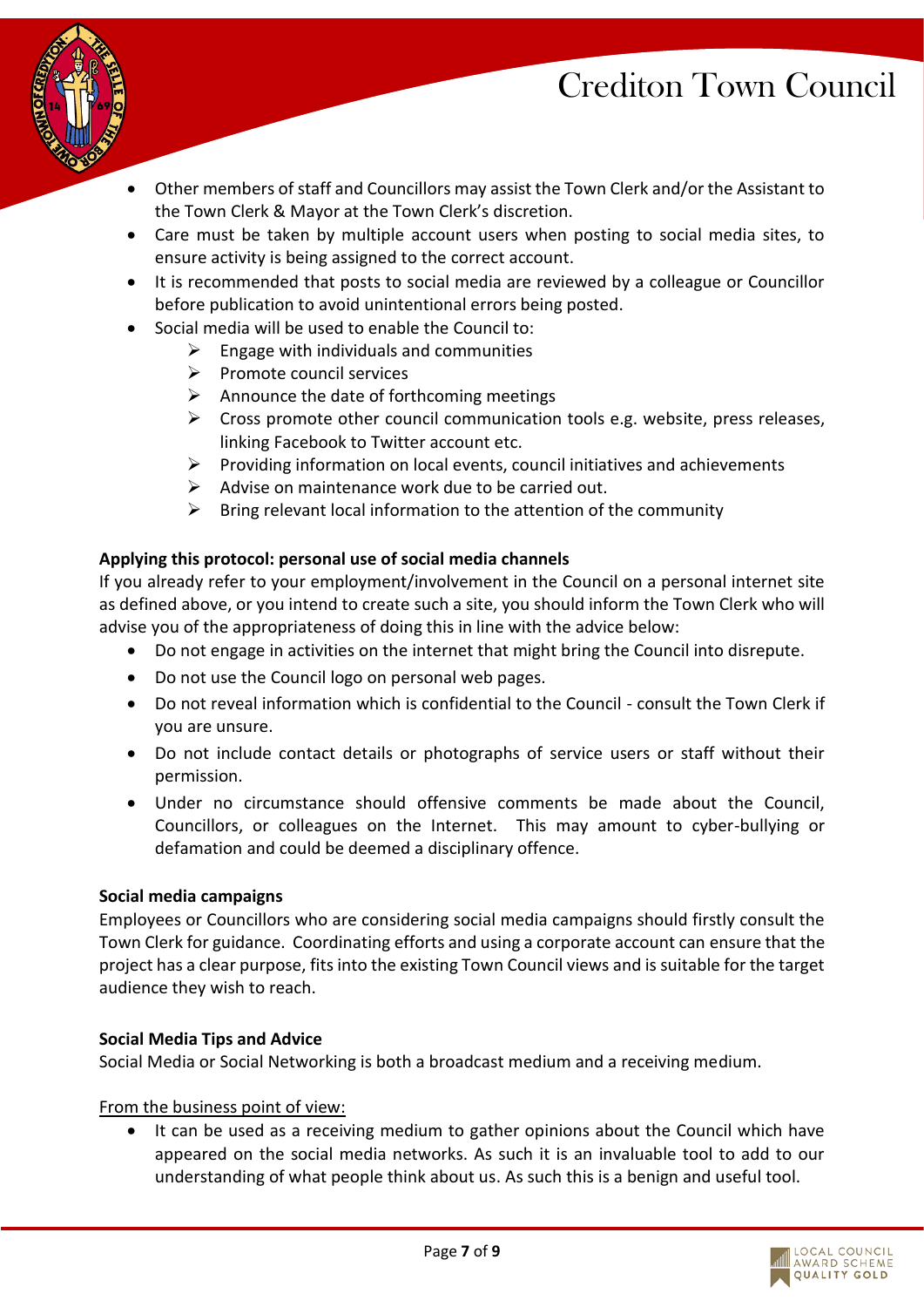

• It is possible to broadcast using the same social media networks to engage with and talk to those who are interested enough to have a view. As such it is a useful and powerful tool.

#### From a personal point of view:

- Individuals employed by the council are entitled to use whatever system they like outside of their working time and working persona, to engage in the social aspects of the media – both broadcasting and receiving.
- However great care should be taken to ensure the private/work line is not crossed.
- It is good practice to follow the stricture of never mentioning work, your opinions of your colleagues or processes and projects on your own private Social Media Networks. This aspect is covered in *'LEGAL ISSUES'.*

#### **Freedom of Information and Data Protection**

Council Members are reminded that they must not misuse Council resources for political or other inappropriate purposes. Should the Council receive a request for information under the Freedom of Information Act 2000 on a topic on which there is correspondence (email or written), normally that correspondence would have to be disclosed, unless it was exempt. The fact that the disclosure of the correspondence may prove embarrassing would not, in itself, prevent disclosure.

In addition, care should be taken when processing personal data. The Data Protection Act 2018 and General Data Protection Regulation prevents the use of personal information other than for the purposes for which it was supplied. Members should bear this in mind when using any personal data which may be supplied to them by their constituents.

Refer to the Information Policy, Chapter 14 of the Council Constitution for further information and guidelines in this respect.

#### **Internet Acceptable Use Policy**

Internet use covers all websites (including the Crediton Town Council website), networking sites such as Facebook, Twitter, Bebo etc, forums and blogs which may be used by both Officers and Councillors.

If the above are used in an official capacity or on Council related business, the guidance in this protocol must be adhered to and they must be used in a responsible and appropriate manner.

Under the consideration of Acceptable Use, when acting in the capacity of Crediton Town Council, websites should not:

- contain content that may result in actions for libel, defamation, or other claims for damages
- be used to process personal data other than for the purpose stated at the time of capture
- promote any political party or used for campaigning
- promote personal financial interests or commercial ventures